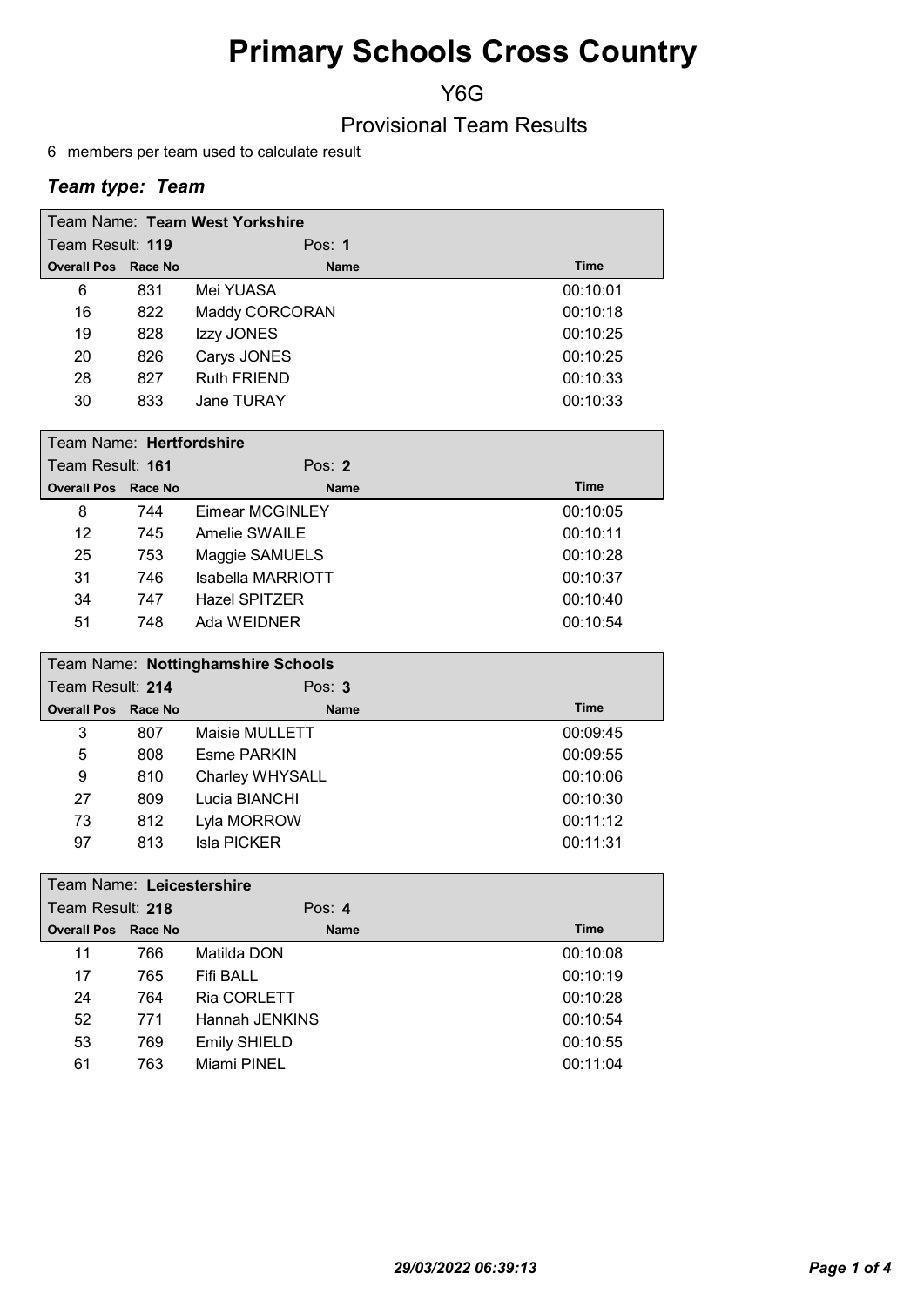Y6G

Provisional Team Results

6 members per team used to calculate result

| Team Name: Gloucestershire |     |                       |             |  |
|----------------------------|-----|-----------------------|-------------|--|
| Team Result: 228           |     | Pos: $5$              |             |  |
| <b>Overall Pos Race No</b> |     | <b>Name</b>           | <b>Time</b> |  |
| 10                         | 857 | Eleanor THOMSON       | 00:10:07    |  |
| 18                         | 742 | Martha MARSDEN        | 00:10:24    |  |
| 21                         | 740 | <b>Emily FAULKNER</b> | 00:10:26    |  |
| 39                         | 741 | <b>Lucy PERRY</b>     | 00:10:44    |  |
| 68                         | 737 | Maisie SCOTT          | 00:11:09    |  |
| 72                         | 739 | Danielle WILSON       | 00:11:12    |  |

|                  | Team Name: Bucks Swans     |                  |             |  |  |
|------------------|----------------------------|------------------|-------------|--|--|
| Team Result: 239 |                            | Pos: $6$         |             |  |  |
|                  | <b>Overall Pos Race No</b> | <b>Name</b>      | <b>Time</b> |  |  |
| 1                | 707                        | Kara GORMAN      | 00:09:23    |  |  |
| 7                | 712                        | Maya DAVIS       | 00:10:02    |  |  |
| 23               | 706                        | Nia CLARKE       | 00:10:27    |  |  |
| 62               | 713                        | Fern WEST        | 00:11:05    |  |  |
| 67               | 704                        | Gabriella CHEUNG | 00:11:08    |  |  |
| 79               | 709                        | Carys JONES      | 00:11:16    |  |  |

| Team Name: Merseyside      |     |                      |             |  |
|----------------------------|-----|----------------------|-------------|--|
| Team Result: 324           |     | Pos: $7$             |             |  |
| <b>Overall Pos Race No</b> |     | <b>Name</b>          | <b>Time</b> |  |
| 29                         | 779 | Maisie MCGUIRK       | 00:10:33    |  |
| 45                         | 778 | <b>Bonita KEWLEY</b> | 00:10:50    |  |
| 54                         | 777 | <b>Grace VEEVERS</b> | 00:10:56    |  |
| 56                         | 776 | Evie WORRALL         | 00:11:00    |  |
| 58                         | 780 | Maisie WILLIAMS      | 00:11:01    |  |
| 82                         | 786 | Isobella PARKINSON   | 00:11:17    |  |

| Team Name: Worcestershire     |                      |             |  |
|-------------------------------|----------------------|-------------|--|
| Team Result: 384              | Pos: $8$             |             |  |
| <b>Overall Pos</b><br>Race No | <b>Name</b>          | <b>Time</b> |  |
| 848                           | Charlotte BEVINS     | 00:10:42    |  |
| 851                           | Nicole BEVAN         | 00:10:47    |  |
| 850                           | Amber FDWARDS        | 00:11:00    |  |
| 849                           | Isobel RAESIDE       | 00:11:07    |  |
| 852                           | Olivia Grace PICKARD | 00:11:28    |  |
| 855                           | Millie SANDERS       | 00:11:29    |  |
|                               |                      |             |  |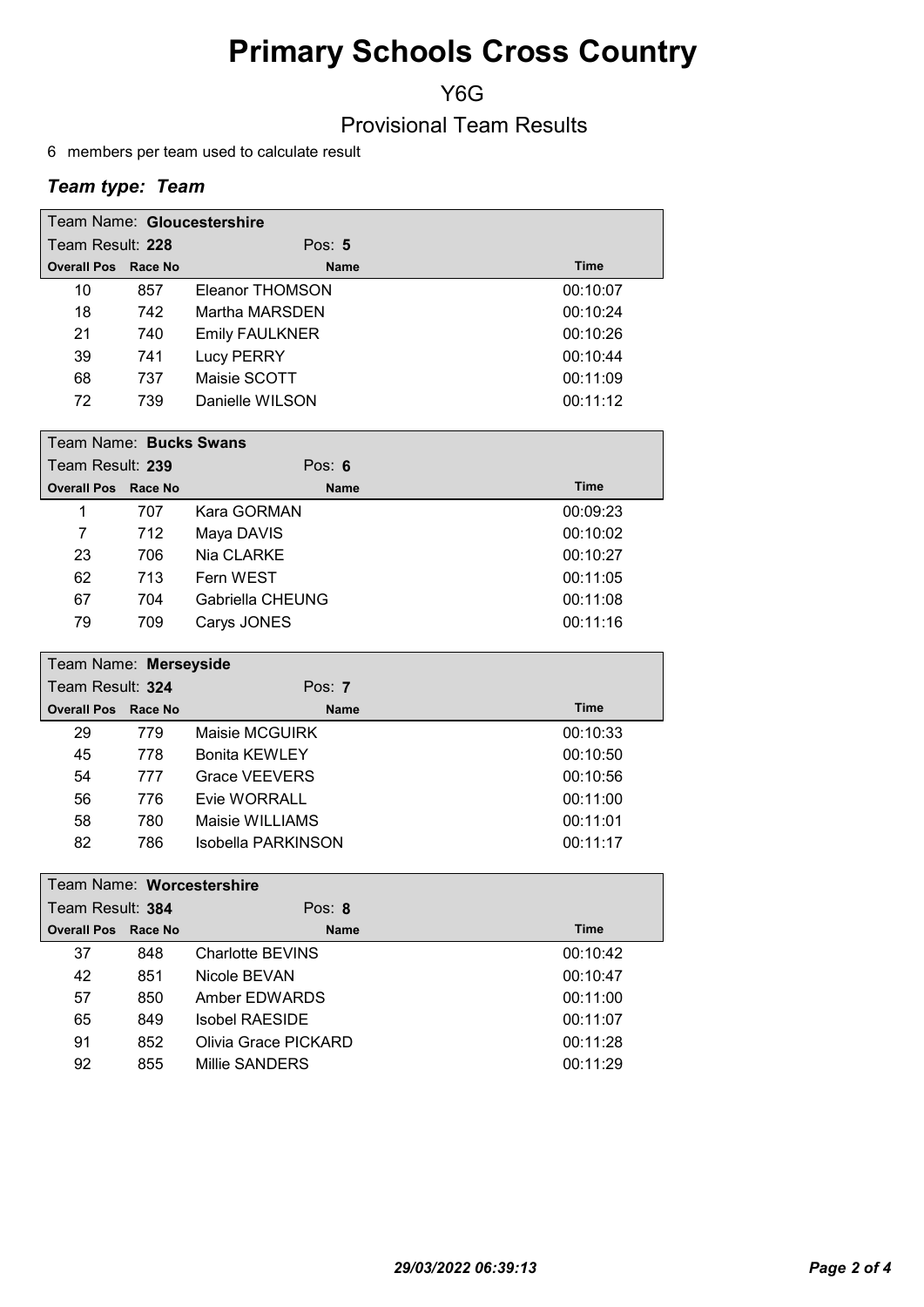Y6G

Provisional Team Results

6 members per team used to calculate result

| Team Name: Cumbria         |     |                    |             |  |
|----------------------------|-----|--------------------|-------------|--|
| Team Result: 427           |     | Pos: $9$           |             |  |
| <b>Overall Pos Race No</b> |     | <b>Name</b>        | <b>Time</b> |  |
| 36                         | 726 | Kara VAN DER MERWE | 00:10:41    |  |
| 59                         | 731 | Isla JEBB          | 00:11:02    |  |
| 78                         | 724 | Rosie SPEIGHT      | 00:11:15    |  |
| 80                         | 864 | Lili GUTHRIE       | 00:11:16    |  |
| 81                         | 725 | Kamsiyochi OKORO   | 00:11:17    |  |
| 93                         | 732 | Annabel HINDS      | 00:11:31    |  |

| Team Name: North Yorkshire |     |                           |             |
|----------------------------|-----|---------------------------|-------------|
| Team Result: 474           |     | Pos: <b>10</b>            |             |
| <b>Overall Pos Race No</b> |     | <b>Name</b>               | <b>Time</b> |
| 35                         | 803 | Georgia TWIST             | 00:10:40    |
| 43                         | 802 | Hannah LOVETT             | 00:10:48    |
| 75                         | 801 | <b>Brodie BARROW</b>      | 00:11:13    |
| 98                         | 805 | Martha NICHOLSON          | 00:11:33    |
| 107                        | 804 | Elizabeth TAYLOR CHADWICK | 00:11:39    |
| 116                        | 799 | Francesca BAGOT           | 00:11:44    |

| Team Name: Mk Primary Cross Country |     |                   |             |  |
|-------------------------------------|-----|-------------------|-------------|--|
| Team Result: 486                    |     | Pos: 11           |             |  |
| <b>Overall Pos Race No</b>          |     | <b>Name</b>       | <b>Time</b> |  |
| 22                                  | 793 | Willow DUFFY-MONK | 00:10:26    |  |
| 38                                  | 796 | Lauren FOWLER     | 00:10:43    |  |
| 71                                  | 792 | Millie LATRAILLE  | 00:11:11    |  |
| 95                                  | 795 | Amelia KOWOL      | 00:11:31    |  |
| 118                                 | 788 | Elsa WASDELL      | 00:11:48    |  |
| 142                                 | 791 | Eliza TOMPKINS    | 00:12:39    |  |

|                  | Team Name: Leicestershire |         |                         |             |
|------------------|---------------------------|---------|-------------------------|-------------|
| Team Result: 565 |                           |         | Pos: 12                 |             |
|                  | <b>Overall Pos</b>        | Race No | <b>Name</b>             | <b>Time</b> |
|                  | 70                        | 770     | Millie EKINS            | 00:11:11    |
|                  | 76                        | 767     | <b>Holly GENT</b>       | 00:11:15    |
|                  | 83                        | 773     | <b>Scarlett EDWARDS</b> | 00:11:18    |
|                  | 87                        | 772     | Willow SEYMOUR          | 00:11:21    |
|                  | 111                       | 768     | Fionnuala BROTHERTON    | 00:11:42    |
|                  | 138                       | 866     | Jade CURRIE             | 00:12:29    |
|                  |                           |         |                         |             |